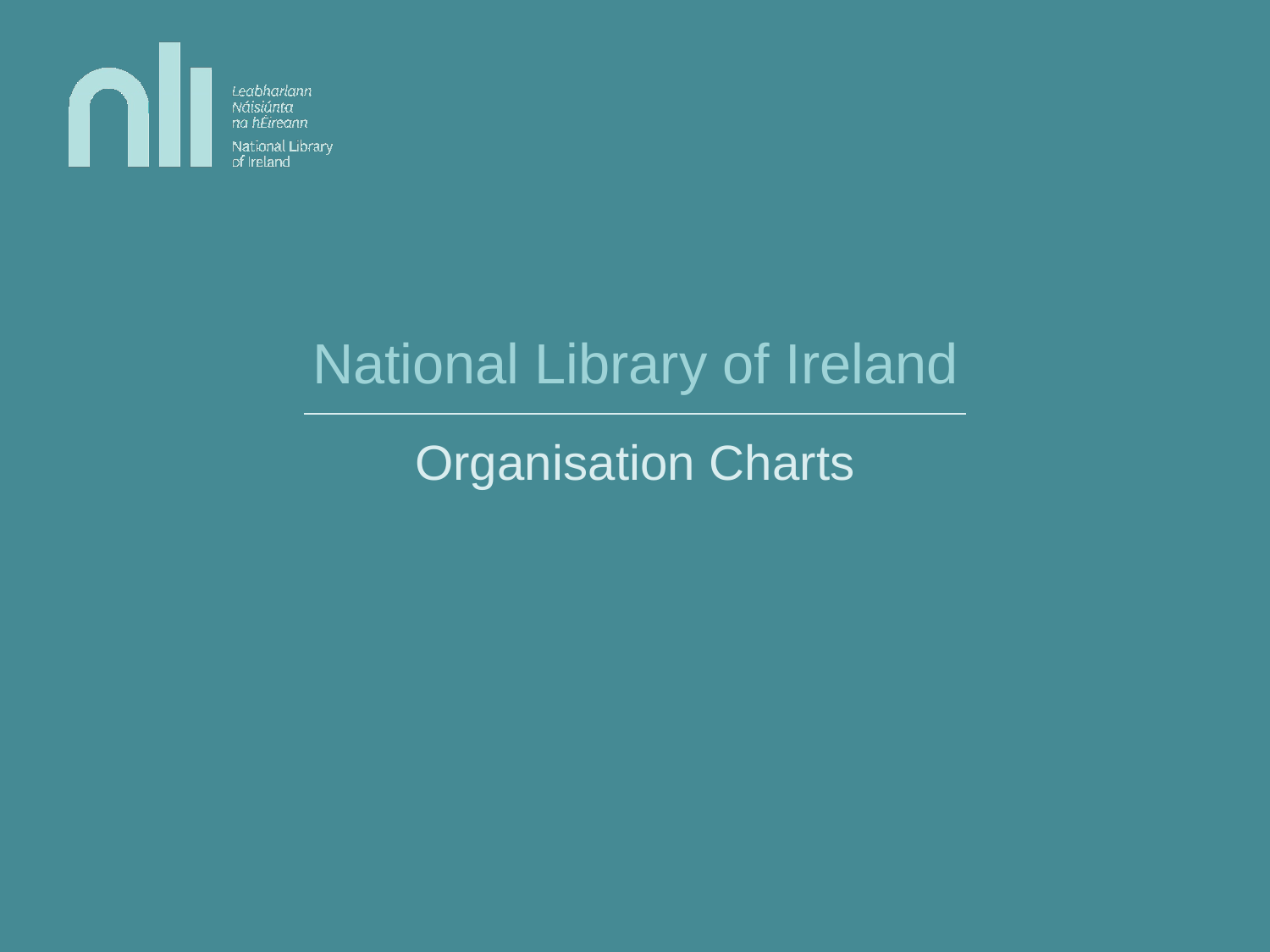The Special Collections team is responsible for developing and managing the Library's collections of manuscripts, photographs, ephemera, maps, prints and drawings, and rare and antiquarian books from appraisal and acquisition through to newspapers from acquisition, whether through legal deposit or purchase or donation, through all collection management processes including accessioning and cataloguing. The team is also responsible for onsite access to Special Collections via the Reading Rooms in Manuscripts and the NPA and through the PD appointment system. The Library's Conservation team is part of Special Collections.



Leabharlann Náisiúnta na hÉireann National Library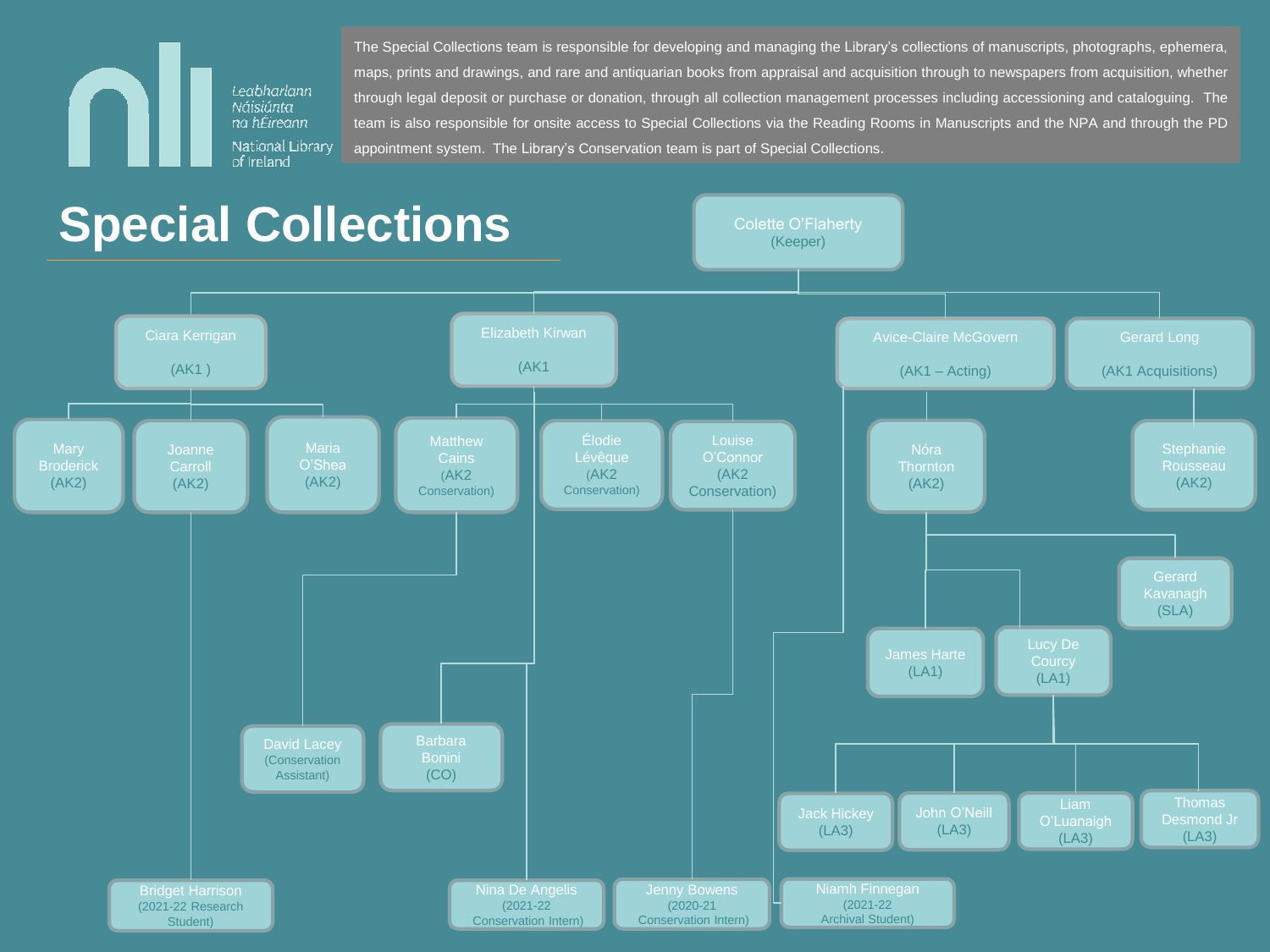Leabharlann Náisiúnta na hÉireann-National Library of Ireland

The Published Collections team is responsible for developing and managing the Library's collections of books, periodicals and newspapers from acquisition through to preservation and cataloguing. Much of this collection is acquired under legal deposit. The team is also responsible for the delivery of Reading Room services in the Main Reading Room.

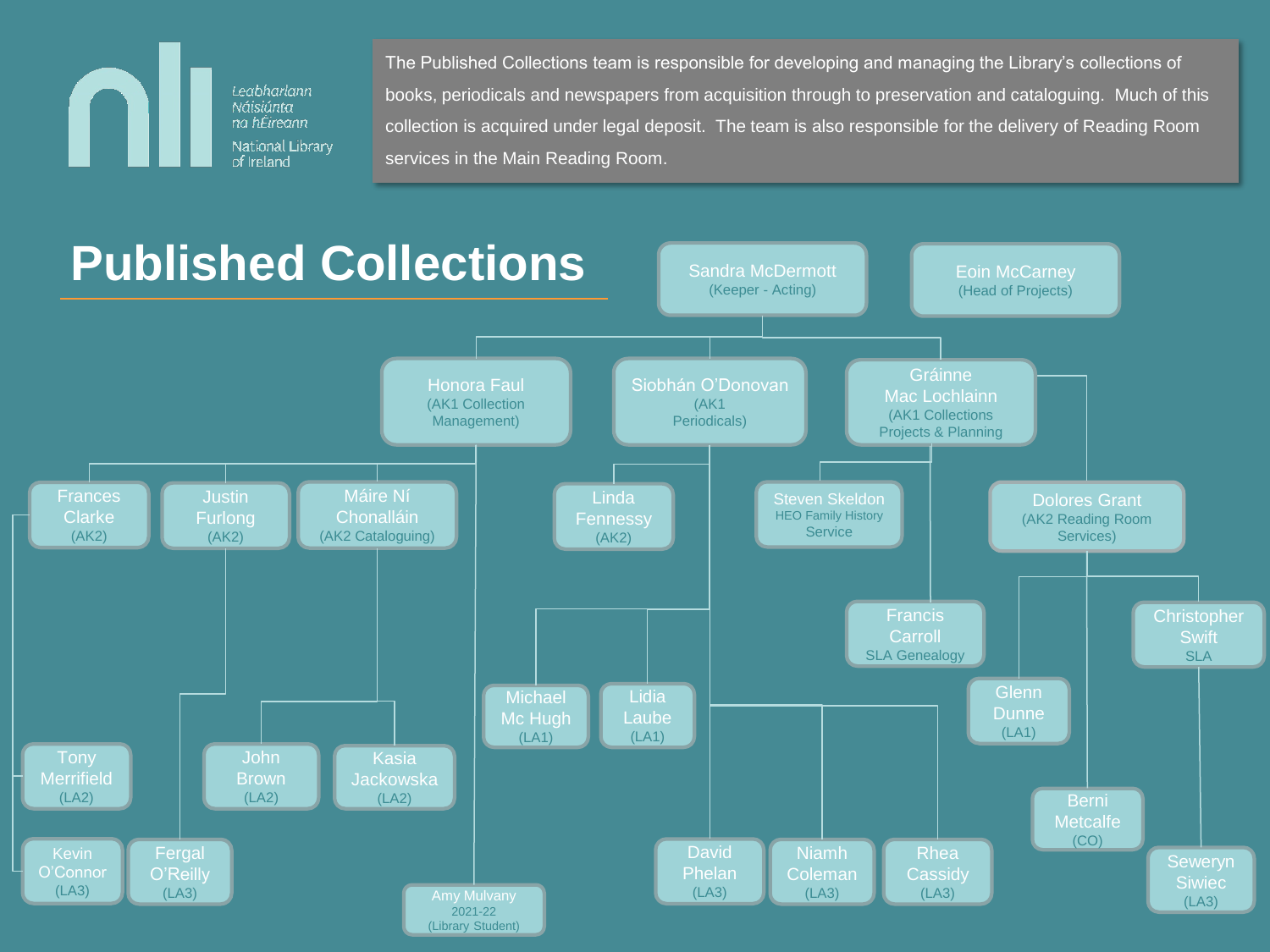

This area undertakes the heraldic functions and services of the Office of the Chief Herald.

## **Office of the Chief Herald**

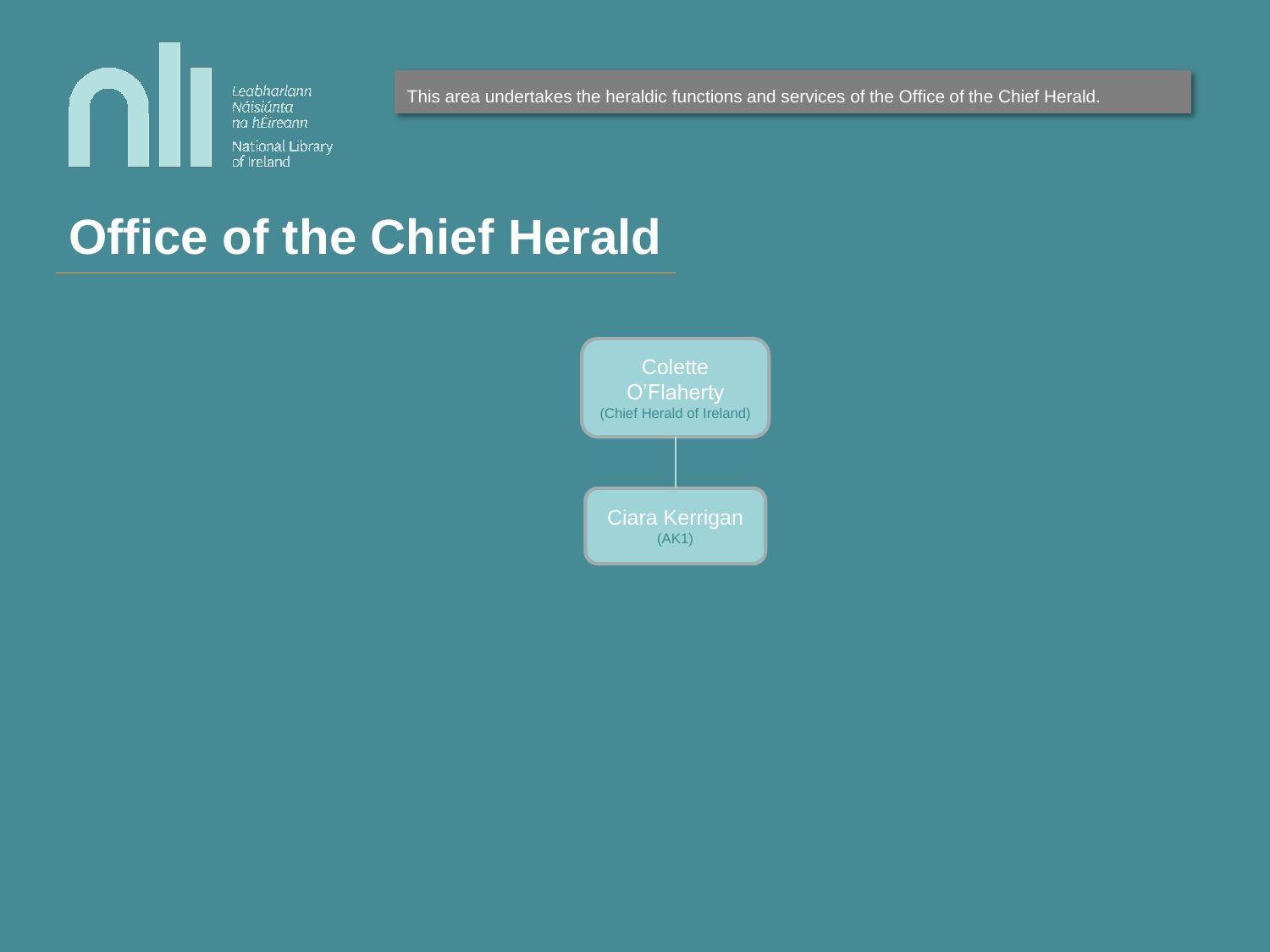Leabharlann Náisiúnta na hÉireann National Library of Ireland

.

The Digital Collections team is responsible for developing, managing and preserving the NLI's digital collections, both born digital and digitised. The team is also responsible for digital systems and technical services throughout the NLI.

### **Digital Collections**

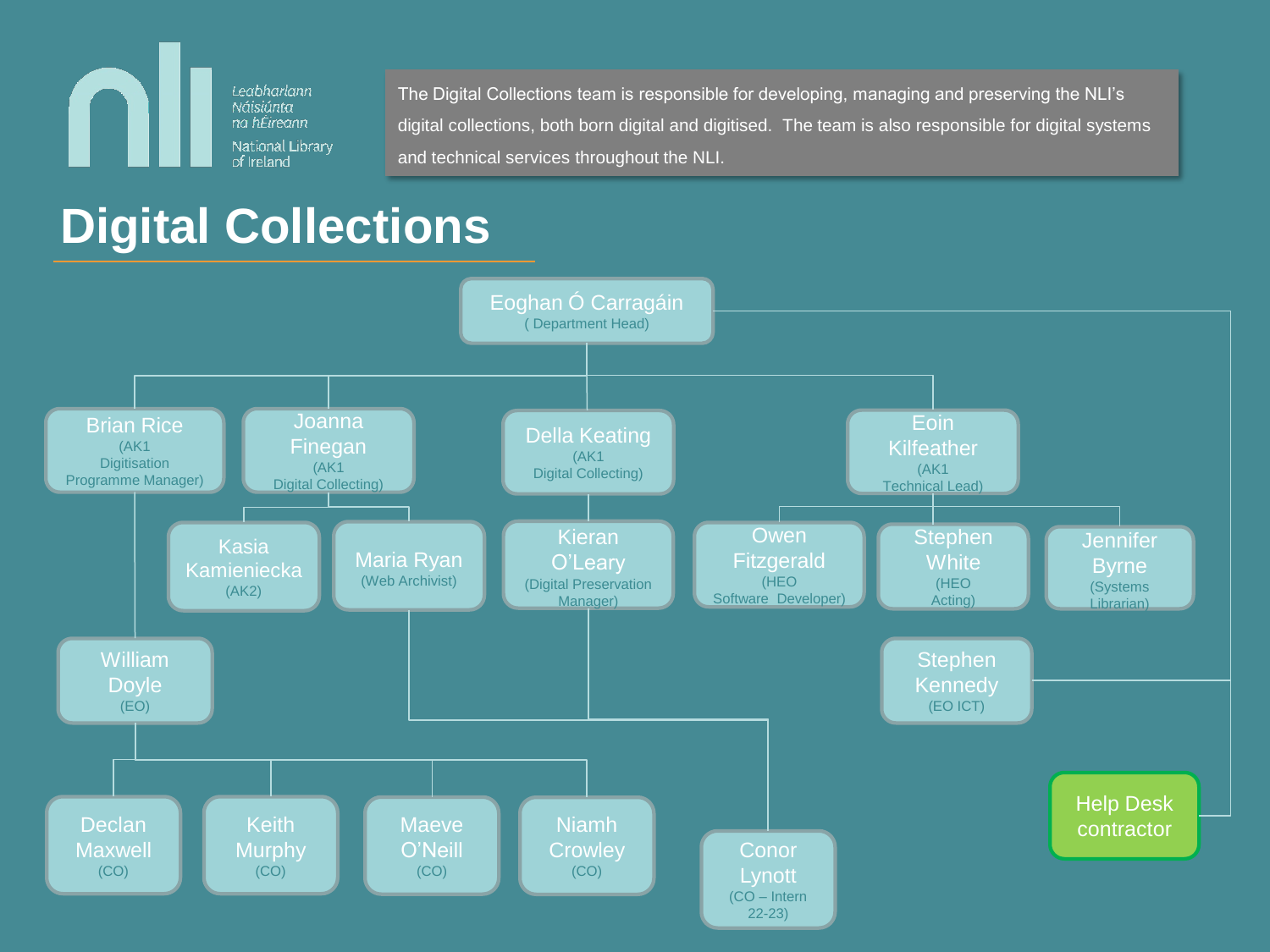Leabharlann L Náisiúnta na hÉireann-National Library of Ireland

The Exhibitions, Learning and Programming team aims to engage the widest possible audience with the NLI. The team communicates the NLI's services and value, connecting us with everyone in, or interested in, Ireland.

### **Exhibitions, Learning & Programming**

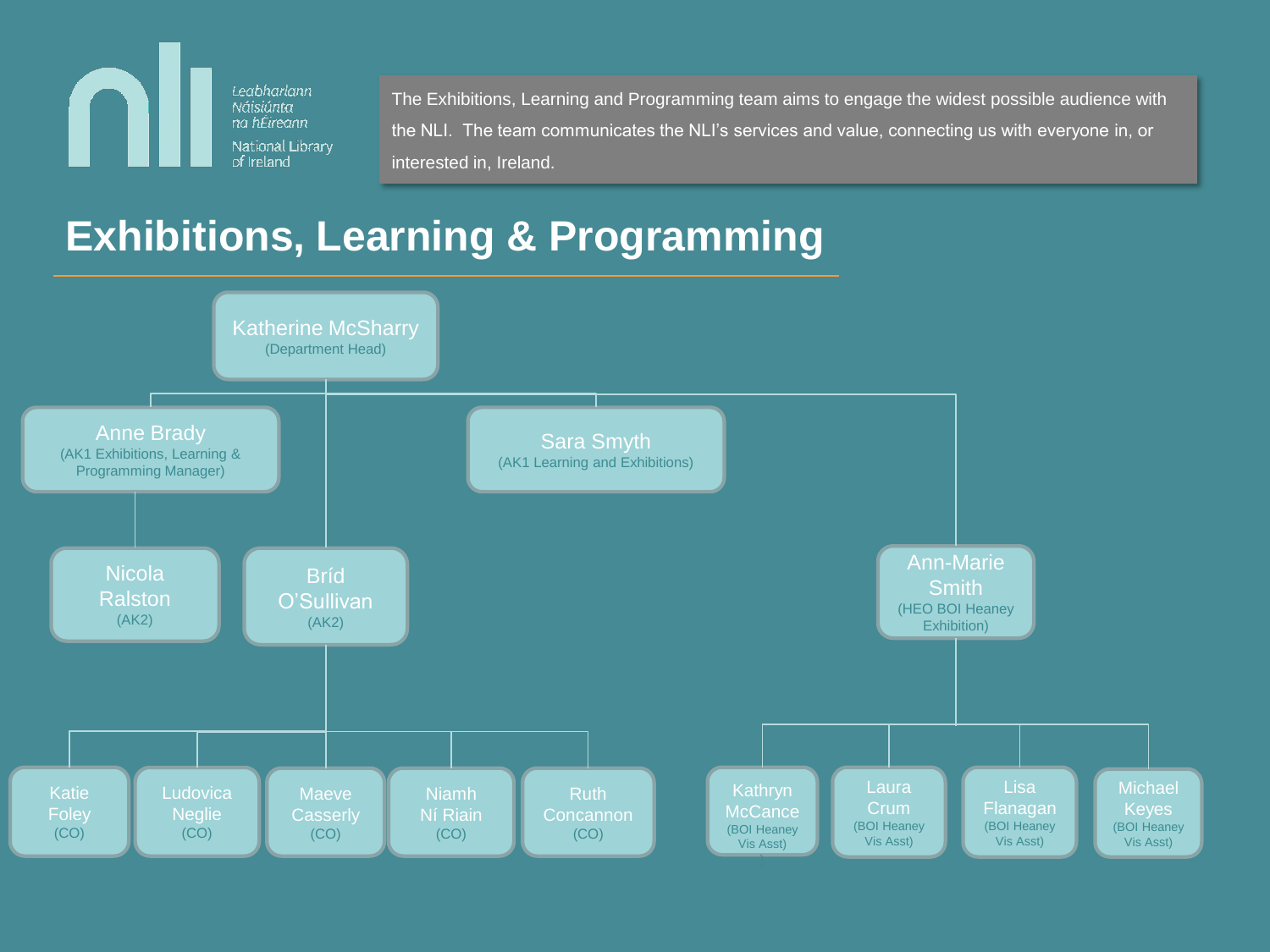## **Estates**

L

Leabharlann

Náisiúnta na hÉireann-National Library of Ireland

The Estates Department is responsible for the maintenance, upkeep and refurbishment of all NLI properties in conjunction with the Office of Public Works. The Estates Department manages all aspects of physical security in relation to the collections, the buildings, staff, contractors and members of the public who visit NLI premises. The responsibility for the management of Health and Safety falls under the remit of the Estates Department.

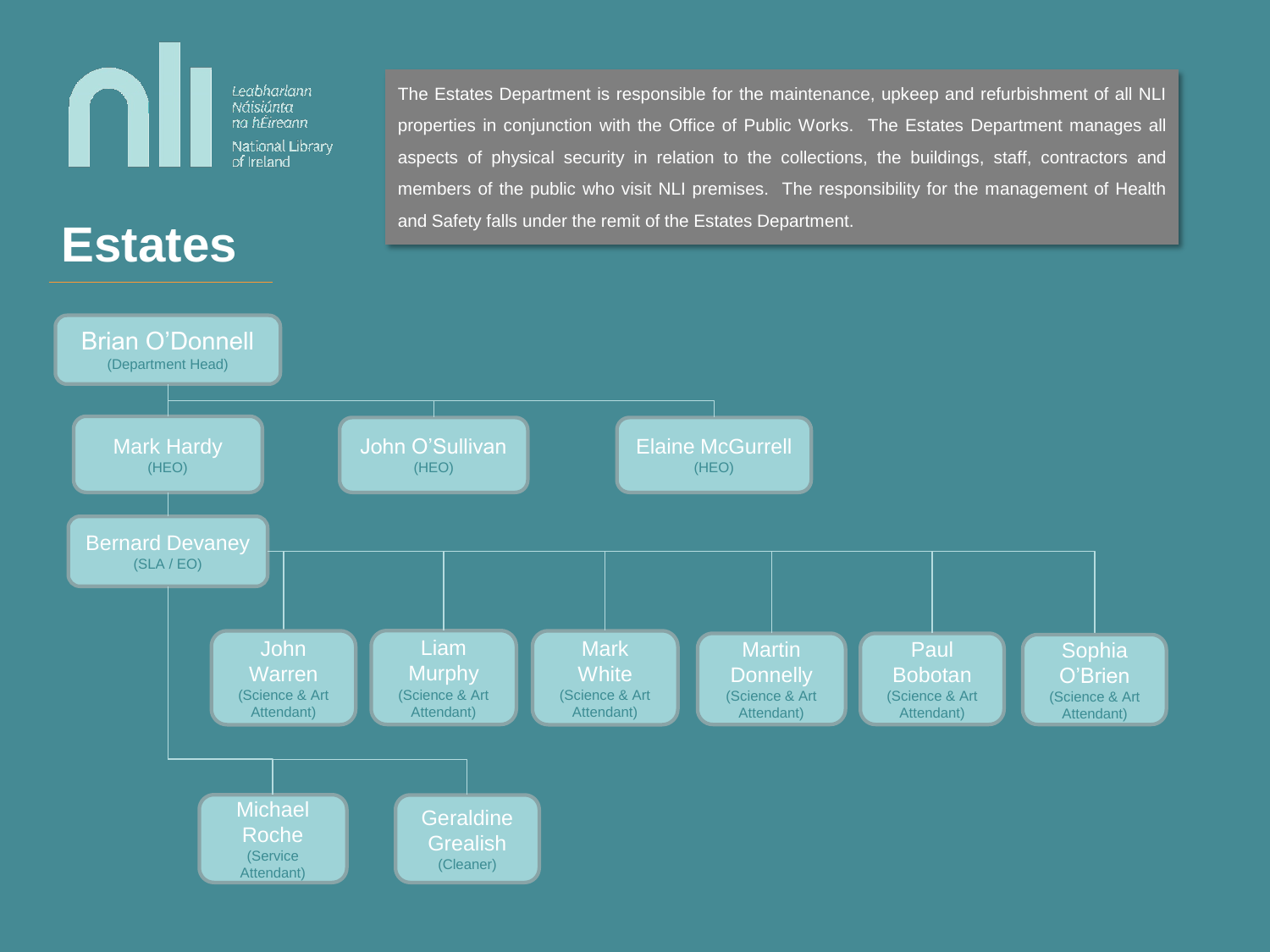

### **Human Resources**

The HR team is responsible for supporting all aspects of the Library's mission and strategy and includes the following functions:

- Recruitment, Selection and Promotion
- Performance Management
- Training and Organisational Development
- Culture, Equity and Communications
- Management of Shared Services

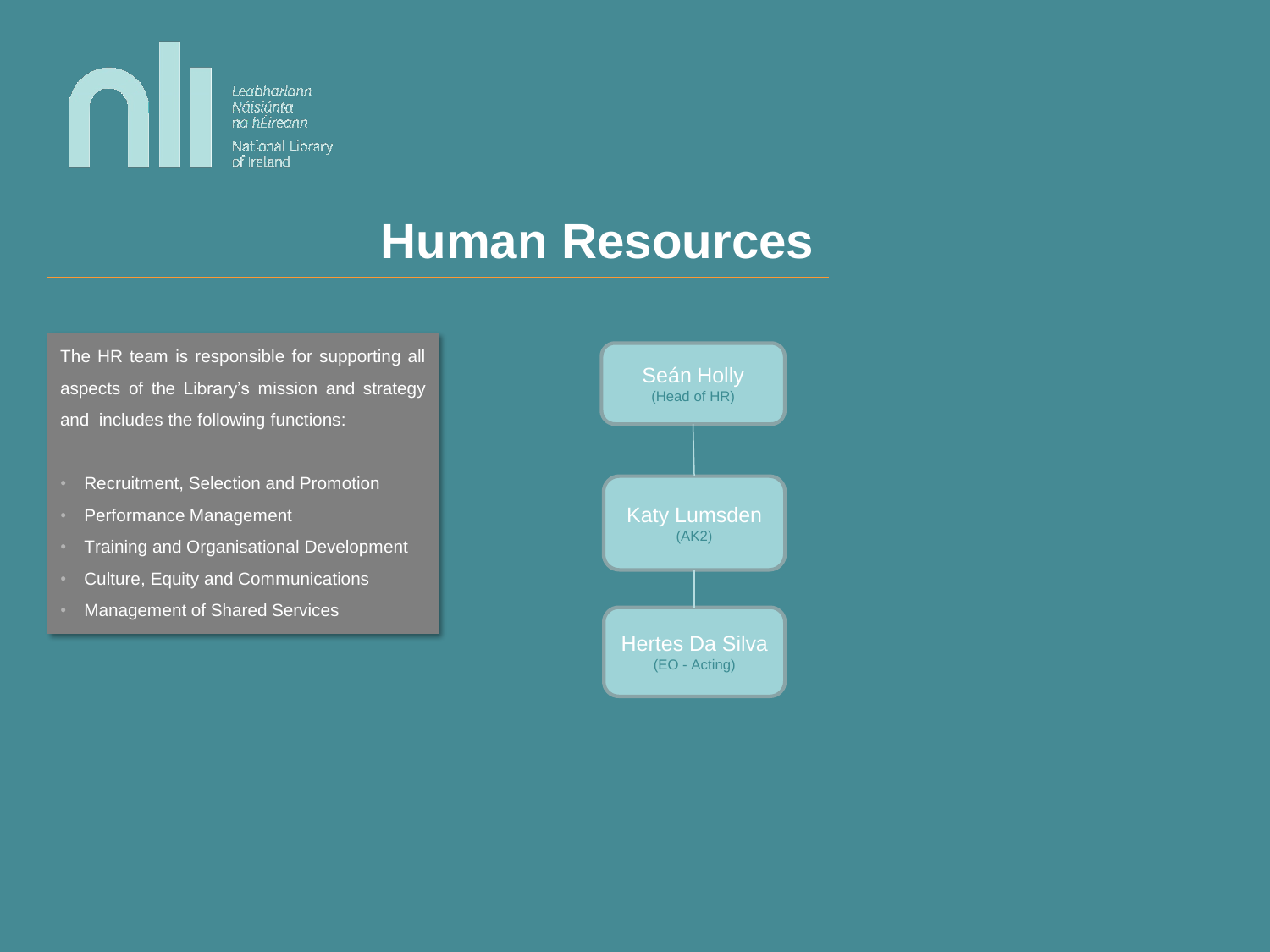Leabharlann Náisiúnta na hÉireann National Library of Ireland

N

### **Finance**

The Finance team is responsible for the day-today financial operations and statutory accounting. The team also looks after other corporate services including Procurement, FOI and risk management. The control of the control of the Lisa Gleeson

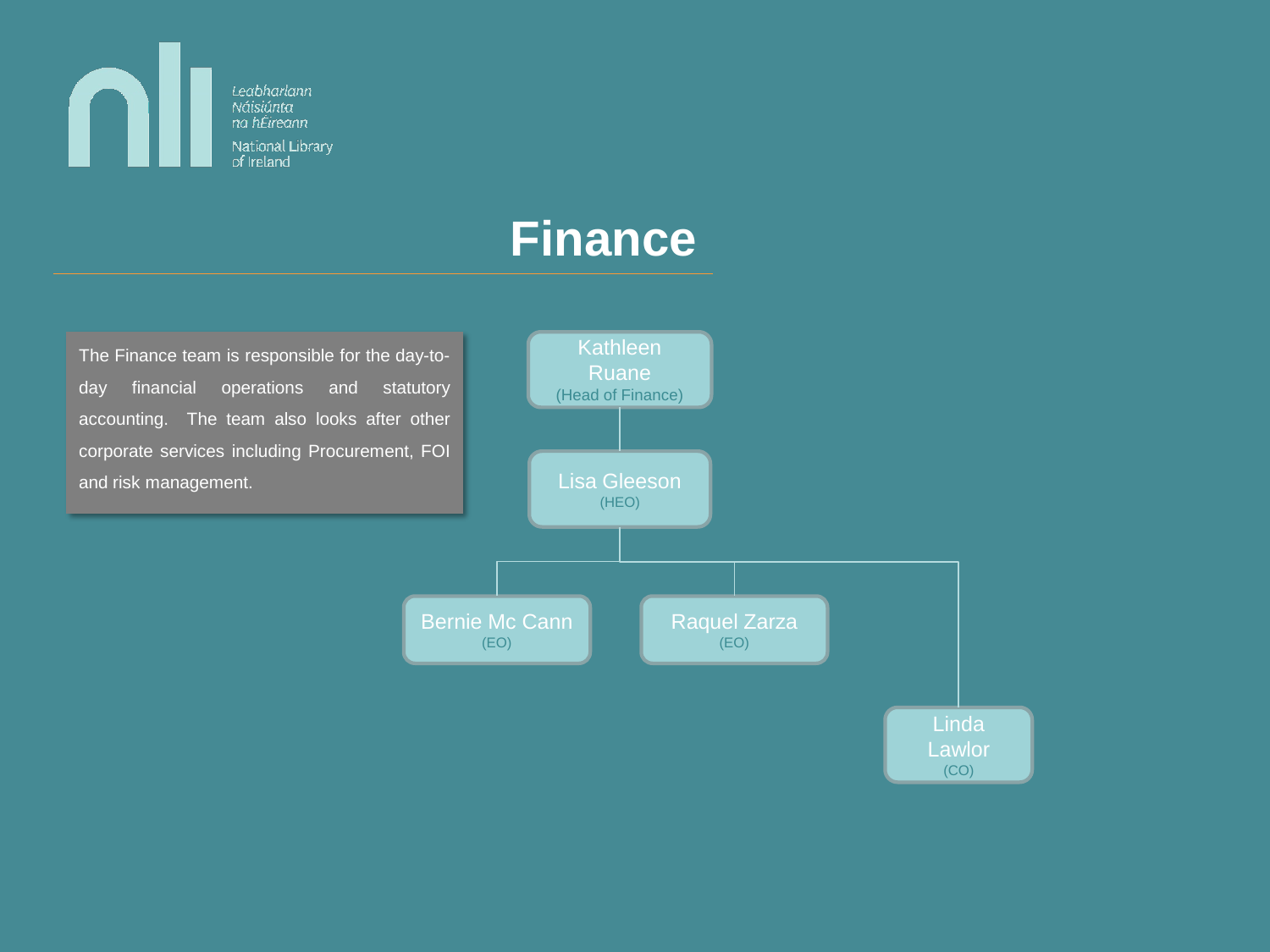

### **Development Office**

The Development Office is responsible for fund raising; donor events; business opportunity development; relationship management; marketing and public relations; and NLI communications.